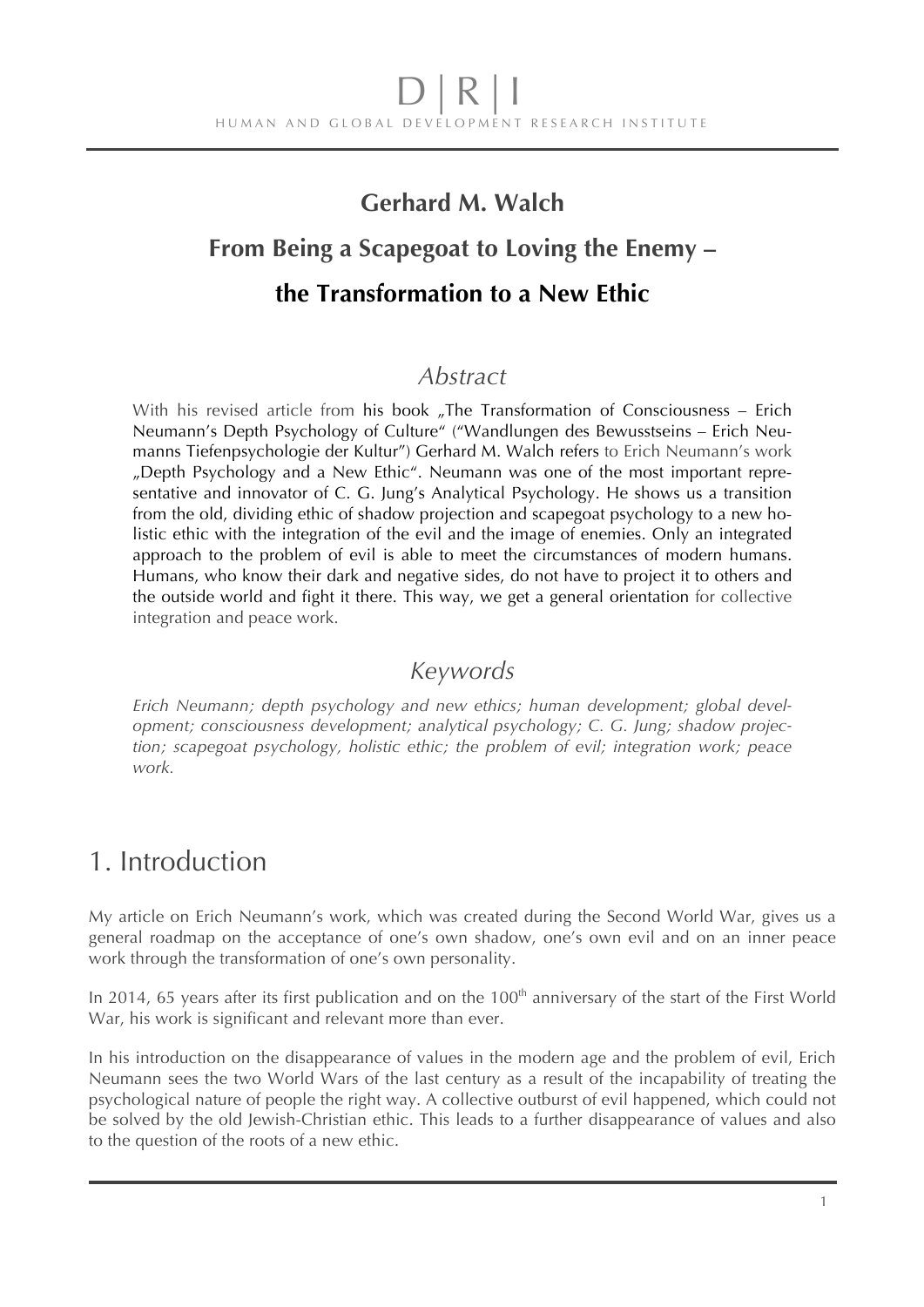According to Neumann, the basic elements of a new ethic can be derived best from the depth psychology development of the individuals. This is where evil is manifested. The individual, who comes close to fall due to the evil, is forced to find new ways, new forms of life, new values and new leading symbols. This is an individual reflection of the collective situation. In this case, the individual is the embodiment of the collective. In the collective subconscious of every individual, the collective is present and its future is rooted. Sensitive people feel the ethical conflicts and questions earlier than others. They are exposed to them earlier and stronger and can therefore work on future problems of humanity beforehand.

I will now summarise the most important statements of Neumann based on four chapters of his work:

# 2. The Old Ethic

In order to understand the meaning of the new ethic, we first have to see through the mechanisms of the old ethic. The old ethic is defined by ideals, levels of perfection, laws and orders. Their role models are the holy, the noble and the good. However, we can only make them real if we negate the negative. The methods to enforce the old ethic are oppression and suppression.

Oppression means consciously turning off those parts of the personality who disagree with the valid ethical values. These parts stay connected to conscience, even if it means victims and pain. In comparison, suppression includes fully disclosed contents, which lost the relationship with conscience. It leads an own life in the subconscious and yields to the fate of the individual as well as the collective because it undermines and destroys the conscience subversively.

The enforcement of the old ethic with individuals happens through the instance of conscience, which is, opposed to the inner voice, an individual expression of the soul.

Sigmund Freud already described conscience in its origin as social angst (S. Freud, 1974).

"To have a good conscience" therefore means to be in line with the set of values of a certain community that determines the cultural super-ego. A bad conscience on the other hand means not to be in line with the collective. Conscience therefore represents collective norms.

Since collective values are absolute and not related to an individual, it is impossible to be fully in line with them. Trying to fit in anyway leads to the establishment of two psychological systems, which the Analytical Psychology by C. G. Jung calls persona and shadow.

The persona (in Greek theatre the mask through which the actor lets to hear his voice = per-sonare in Latin) is the adaption mask of the individual to the collective. In this quasi-personality, created by conscience, the wish for compliance with the collective is expressed.

As compensation, the one-sidedness of the persona brings up the shadow in the subconscious that would like to hide behind the mask. The shadow is the opponent of the persona. It includes the dark, the negative, the incomplete, transient, limited and unloved sides of our personality. The suppression of the shadow leads to a seemingly good conscience, but also to an inflation of oneself, to hubris, to a puffing of the personality with supra-personal values, which are a danger to the personality, because they are not adequate to its superior power.

The old ethic is dualistic: it divides the external and the internal reality as well as humans, the world and God into dual contrasts: into light and darkness, into pure and filthy, into good and bad and ultimately into God and the devil. The individual, who can identify himself with the light side, is driven to fight only for the good, the pure and the light. But this war is pointless, because the bad that has been defeated stands up again and again.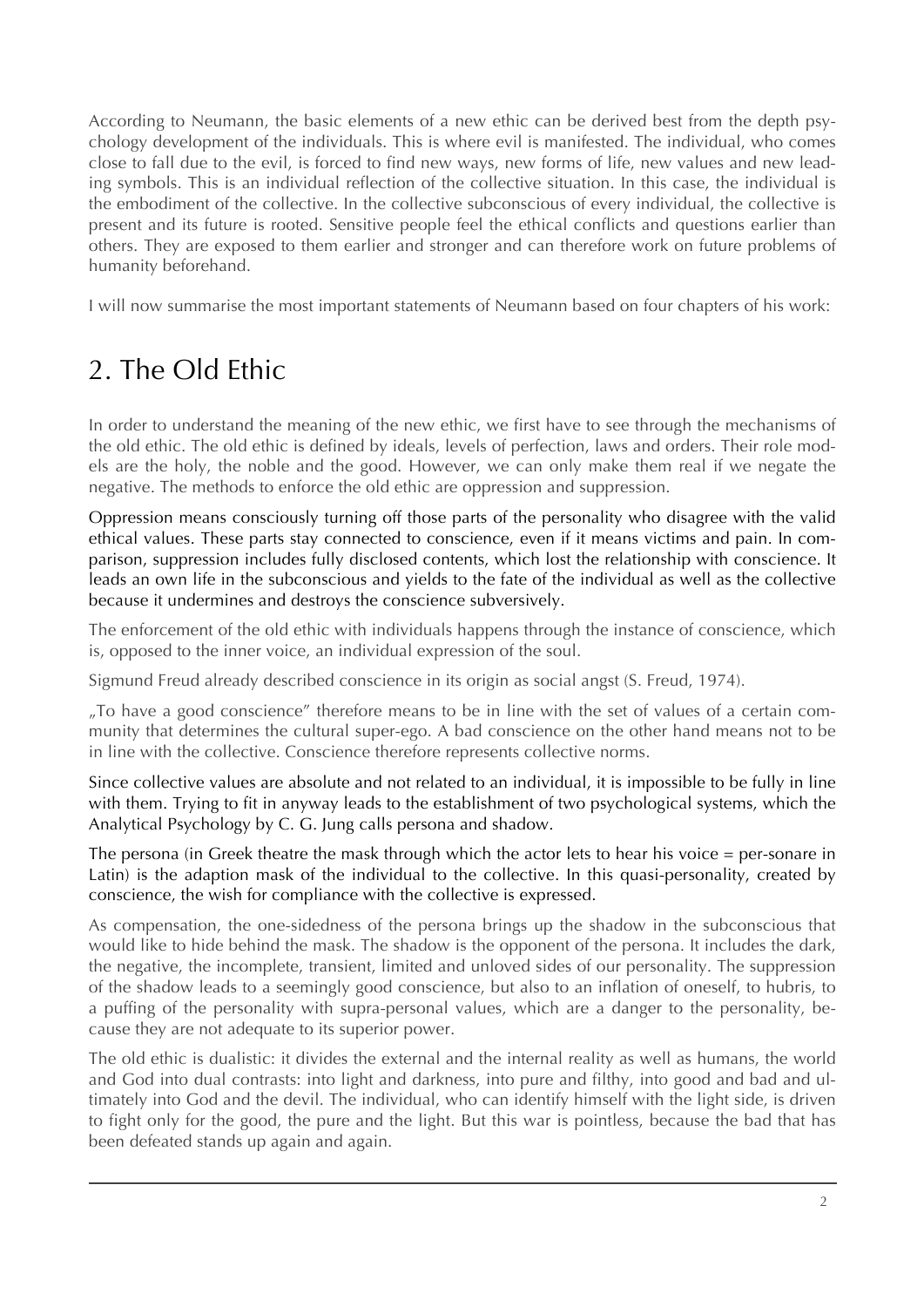Light cannot fight darkness and darkness cannot fight light because they are simply two sides of one reality.

The suppression of the dark side is just as radical as how dogmatic the ethic of the group is and as how strong the conscience of the individual is. The strength of conscience often shows itself in unconscious feelings of guilt. These are caused by the shadow. But instead of accepting the shadow, we project it to the outside world. We are looking for a scapegoat, which will then become a substitute for a victim and we transfer the collective guilt to it. The victims are preferably strangers and minorities; in problems with minorities, the division of the collective mind is expressed.

In the projection of the shadow, the own inner enemy and opponent are thrown out. The words of the Sermon on the Mount are in contrast to this: "Love your enemy", it invites to love your inner enemy and your inner shadowy parts.

The collective scapegoat mechanism exists as long as there are unconscious feelings of guilt.

# 3. Stages of Ethical Development

In order to understand the crisis and the problems of the old ethic better, we have to comprehend the relation between the ethical development and the development of consciousness. You can find an extensive description of the archetypical and mythological development and the development of consciousness in Erich Neumann's book "The Origins and History of Consciousness" ("Ursprungsgeschichte des Bewusstseins").

The development of consciousness starts with the stage of the original unity, where the embryonic individual is lacking independence and is dependent on the group, the world and the collective consciousness. This is equal to the symbol of the "Uroboros", the serpent locked into a circle that eats its own tail and the condition of the so-called "participation mystique" (Levy-Brühl), the unconscious experience of the identity.

In this early stage, individuals are identical with the group. Every individual represents the whole group. This explains for example the phenomenon of vendetta, but also the transfer of reward and punishment to the following generations.

In every further ethical development, the large individual, the so-called "Mana-personality", arises to a central, leading figure, the leader of the group. It defines the values of the collective, which then become the basis of the collective ethic.

The collective ethic leads to a fixation on consciousness, a demarcation leads to the unconscious. At the same time, a division into an ethical elite that can live up to the ethical demands and into an overburdened collective is threatening. The latter tries to live up to the demanded ethical standards by the ethical separation from the persona at first, but then, the adaption mask regresses to the mass, which neither feels responsible for the individual nor the group.

A further development of the old collective ethic happens by the advancing individualisation and reaches as far as the individuation ethics, the new ethic. In "The Origins and History of Consciousness" by Erich Neumann, this corresponds to the transformation from the stage of the heroic myth, which includes the scapegoat psychology, to the transformation myth, which integrates loving the enemy.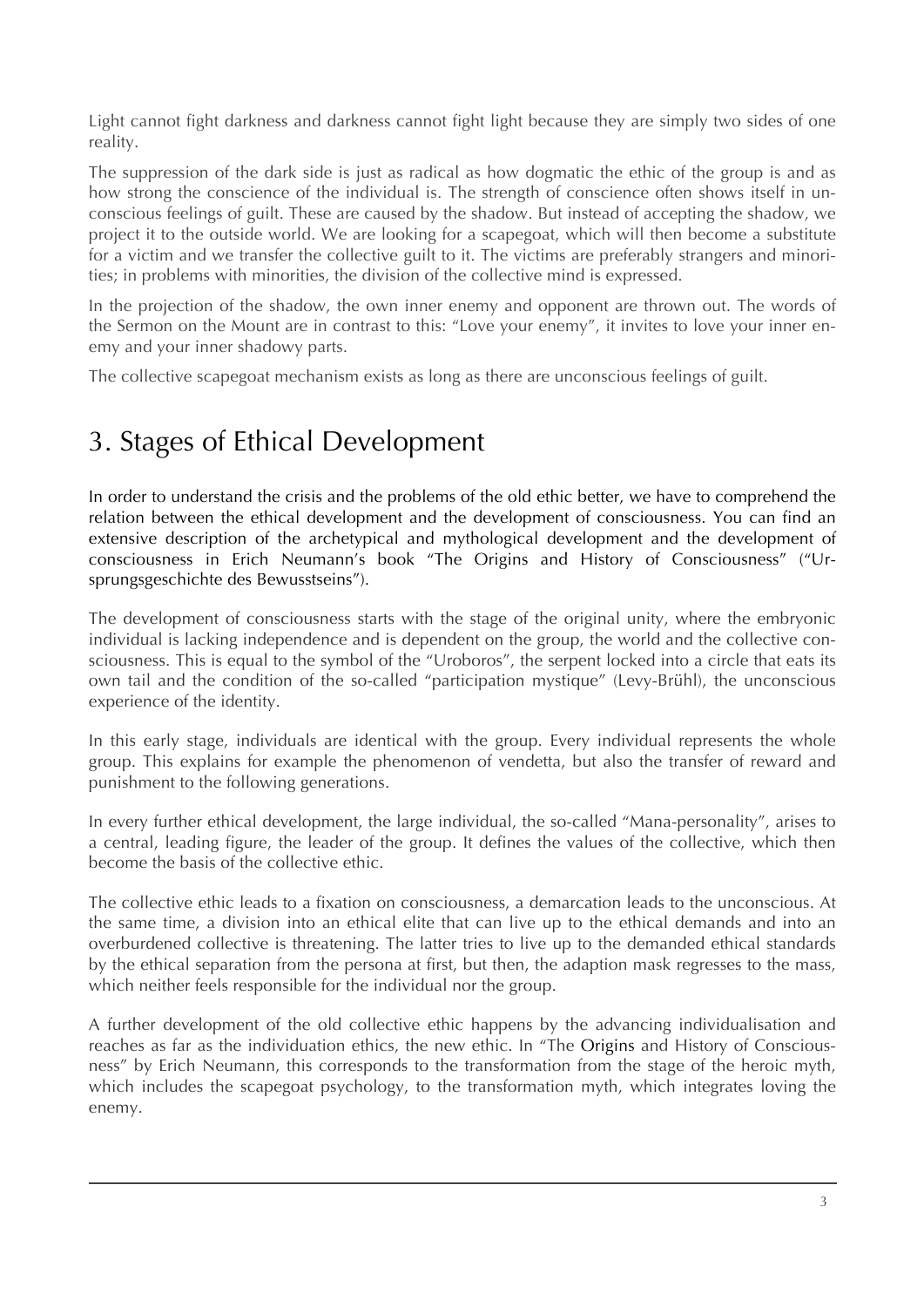# 4. The New Ethic

Erich Neumann starts with depth psychology and derives the new ethic by the process of the individuation of oneself. There, a necessary shock of self-consciousness and its values happens by the confrontation with the holism of the personality and the subconscious. The moral reorientation happens by the integration of the shadow and the processing of the persona.

The fall of the old, idealistic self-image in an individual corresponds to the collective situation, which was expressed in a number of fields throughout the last 200 years via the break-in of the occidental consciousness' dark side. Terms like secularism, materialism and relativism show the downward shift in focus.

In the new, holistic ethic, the entire personality is considered as the basis for ethical behaviour rather than just parts of it. The impacts of the individual approach of consciousness to the collective on the outside as well as the subconscious are taken into consideration. The collective on the outside reflects in the collective subconscious on the inside. My personal shadow is the individual form of the dark side of humanity. By accepting this, I accept the whole of humanity as well. This process lets me recognize that humans belong together and that I have a collective joint responsibility. Therefore, shadow projections end, just like the scapegoat-mechanism and the ethically covered eradication fight against the bad. Instead, we reach a much more stable ethical approach individually as well as collectively, by accepting our own evil.

## 5. The Aims and Values of the New Ethic

The main task of the new ethic is the integration of conflicting parts of the personality into a consistent human structure. The basis for this is the so-called "centroversion", meaning the mind's tendency to holism, being revealed by its self-healing power.

Like in a psychological League of Nations, oppositional parties would like to live together: primitive and differentiated, pre-human and modern, atheistic and religious, instinct-driven and spiritual, destructive and constructive elements.

The holism of the personality is also the best basis for creative processes. It is the prerequisite to let the evil, entitled by and corresponding to the individual, live in free responsibility.

The way to adulthood and independence demands from us to do something bad and be able to process it.

The mythological stages of the "Origins and History of Consciousness" correspond to this with the topics of "world parent separation" and the symbolic "murder of father and mother".

The words of Jesus Christ match this: "Do not think that I have come to bring peace to the earth. I have not come to bring peace, but a sword." (Mt. 10,34). It opposes the development of a preventive peace.

At this point, I would like to quote my article "From the fake to real peace" ("Vom faulen zum wahren Frieden") from my book "Transformation to the inner heaven" ("Wandlung zum inneren Himmel", Gerhard M. Walch, 2007, p. 168 et seq.):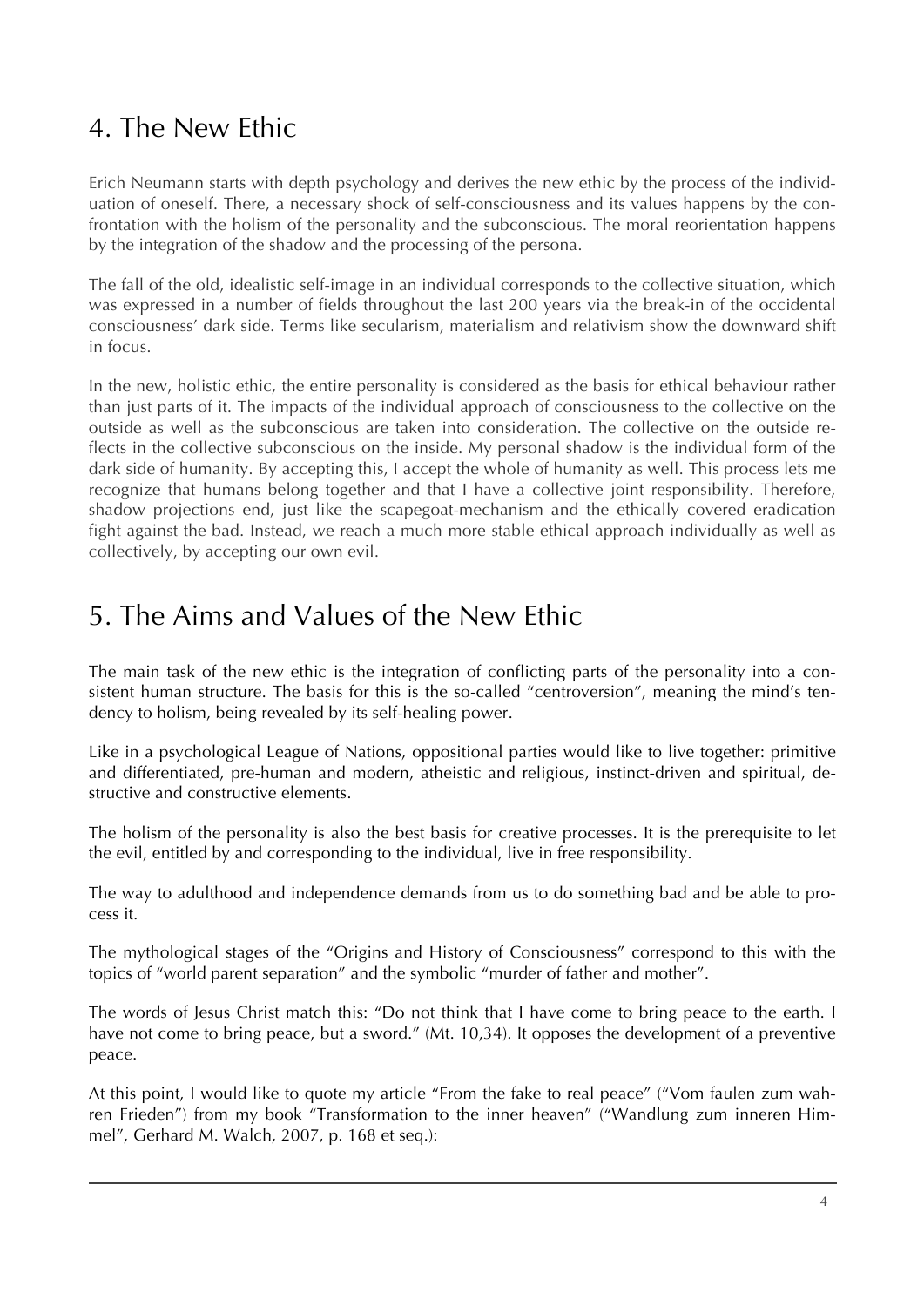These words of Jesus Christ are "a clear rejection to a peace which would like to avoid the elements of conflict in our human existence. They would like to shake us up from our safeguarding against any change, our indifference and lack of interest, which hold life in contempt, our rigid attitude, only wanting to be let alone and in peace. We tend to want to quickly get rid of everything that disturbs our peace. How little we know that by this, we only suppress but do not solve, reconcile or pacify anything. As long as we are longing for a freedom that is the opposite of war, conflict and confrontation, we are longing for something impossible, because all opposites are complimentary and therefore have to take turns if life should not come to a halt. Or is this rather a hidden yearning for death, secretly envying those who "rest in peace"?

Erich Neumann gives us a roadmap on how to handle the evil on the basis of the new ethic: "The acknowledgement of one's own evil is "good". To be too good — that is, to want to transcend the limits of the good which is actually available and possible—is "evil". Evil done by anybody in a conscious way (and that always also implies full awareness of his own responsibility), evil, in fact, from which the agent does not try to escape —is ethically "good". The repression of evil, accompanied, as it invariably is, by an inflationary overvaluation of oneself, is "evil", even when it is the result of a "positive attitude" or a "good will"." (E. Neumann, 1990, p. 114).

In contrast to knowingly doing something bad, there is sublimation in a Freudian sense, where we experience the negative effect of the old ethic, which originates from the suppression of not sublime unconscious content. Neumann reminds us of the subliming "saints" who struggle with sexual phantasies, who are seemingly sent by the "devil" as a temptation. Instead, the shadow projection of such "saints" lead to crusades and inquisition.

The impossibility to fulfil the absolute demands of the old ethic resulted in the teaching of the original sin that declares life, the earth and people fallen and to the carriers of the evil. This led to the escape from the "lower" side of the earth to heaven as a symbol of the only good. The cause lies in a misinterpretation of the myth from the fall of man as a fall from heaven (good) to the earth (evil). Actually, it is a value-free transformation of the experience of heaven and earth as a unity to duality. Erich Neumann presented this unholy development extensively in his Eranos lecture "The meaning of the earth archetype for modern times".

The new ethic on the other hand consists of accepting the negative, which makes it possible for people to say yes to themselves as well as to the earth and life in this world. This path stands under the symbol of descent, in line with the myths of the journey to the sea in the night and to the underworld.

In this connection, Karlfried Graf Dürckheim's story about his encounter with an orthodox eremite comes to my mind, who painted a wonderful icon of Christ, descending to hell and hugging Adam. To the question of what this icon meant to him, the monk answered: "If humans recognize their own inner hell, the devil inside them, the evil, the dark, the wicked, when they accept them and hug them with love instead of pushing them away, the divine can shine through. And this means resurrection to me (K. Graf Dürckheim, 1982, p. 90).

In the lecture "The meaning of the earth archetype for modern times" Erich Neumann says: "A strange revaluation is becoming clearer, where the actual goal does not seem to be the defeat of the evil but rather its salvation, not the patriarchal victory but rather a transformation of the downside." (E. Neumann, 1992, p. 33)

This salvation and transformation of evil does not originate from the individual but from the self, which includes every opposite in itself.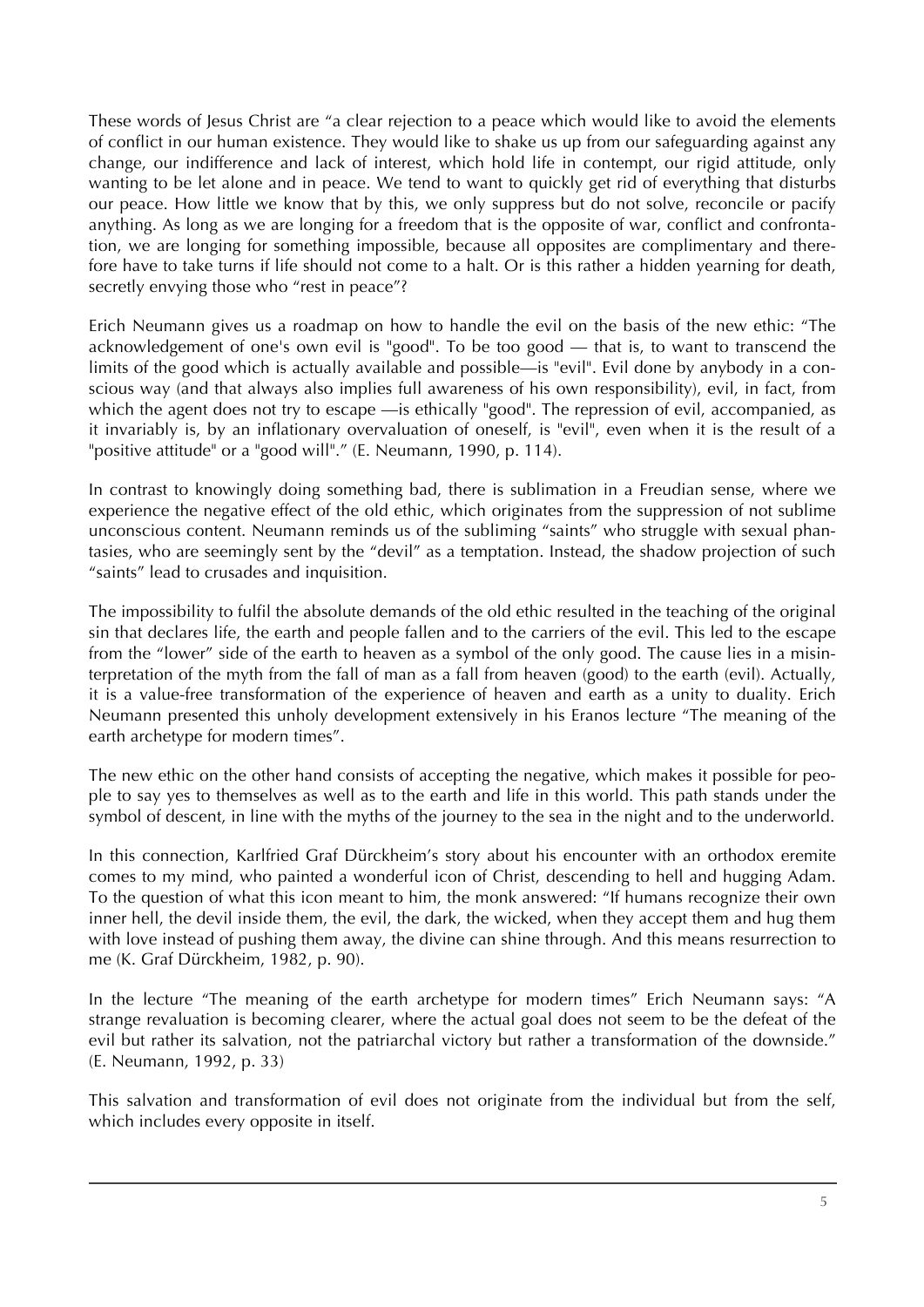As "body-self", the holism of the body is included in this process. Karlfried Graf Dürckheim talks about a transformation from the objective individual consciousness for the body, which I have, to a real felt consciousness of the body that I am.

By the self, taking the place of the super-ego and conscience with an inner voice, humans come to their ethical autonomy and self-determination. At the same time, the collective meaning of a new individuation ethics becomes visible in the consolidated structure of the human soul. It does not let itself being carried away by the collective subconscious or mass phenomena on the outside. This is because it already experienced the highs, lows and depths of humanity in its own soul.

Sufi-mystic Hazrat Inayat Khan says: "I knew good and evil, sin and virtue, right and wrong; I judged and have been judged; I went through birth and death, joy and sorrow and in the end I recognized that I am in all, and all is in me." (H. I. Khan, 1979, p. 123).

Since the shadow of the individual is always linked to the collective shadow of the group, the shadow-integration of the individual also saves a little bit of the collective evil. With this, we came to the phenomenon of representative suffering and salvation instead of the scapegoat psychology and stepped deeply into a religious field that is directly linked to ethics.

While people become more human by accepting the darkness, God also meets the individual in a human form, not absolute and abstract, but rather by the human dimension of the inner voice. With the new human image, a new, transformed image of God appears.

There is the question of evil itself and also the evil in God. We are turning to an original view of Judaism, where God created light and darkness, good and evil and where God and Satan are linked aspects of a transcendental reality.

In Jewish mysticism "The good and the evil are like the right and the left hand of God" (quote by Martin Buber).

With the understanding of the antagonism of humans, the world and transcendence, a replacement of the old ethic and its perfection principle happens. It is replaced by a new ethic, which is oriented towards accepting imperfection on holism and completeness.

I conclude my article with the visionary future perspective of Erich Neumann, which we can find at the end of his book "Depth Psychology and a New Ethic":

"Our growing insight into the limitations of the human condition must inevitably lead, in the course of the next few centuries, to an increasing sense of human solidarity and to a recognition of the fact that, despite all differences, the structure of human nature is everywhere, in essence, the same.

The common rootedness of all religion and philosophy in the collective unconscious of the human race is beginning to become obvious. It is becoming clear that [...] the human species is nevertheless one and indivisible in the basic structure of its mind. [...]

Slowly but surely, the human race is withdrawing the psychological projections by means of which it had peopled the emptiness of the world with hierarchies of gods and spirits, heavens and hells; and now, with amazement, for the first time, it is experiencing the creative fullness of its own primal psychic Ground.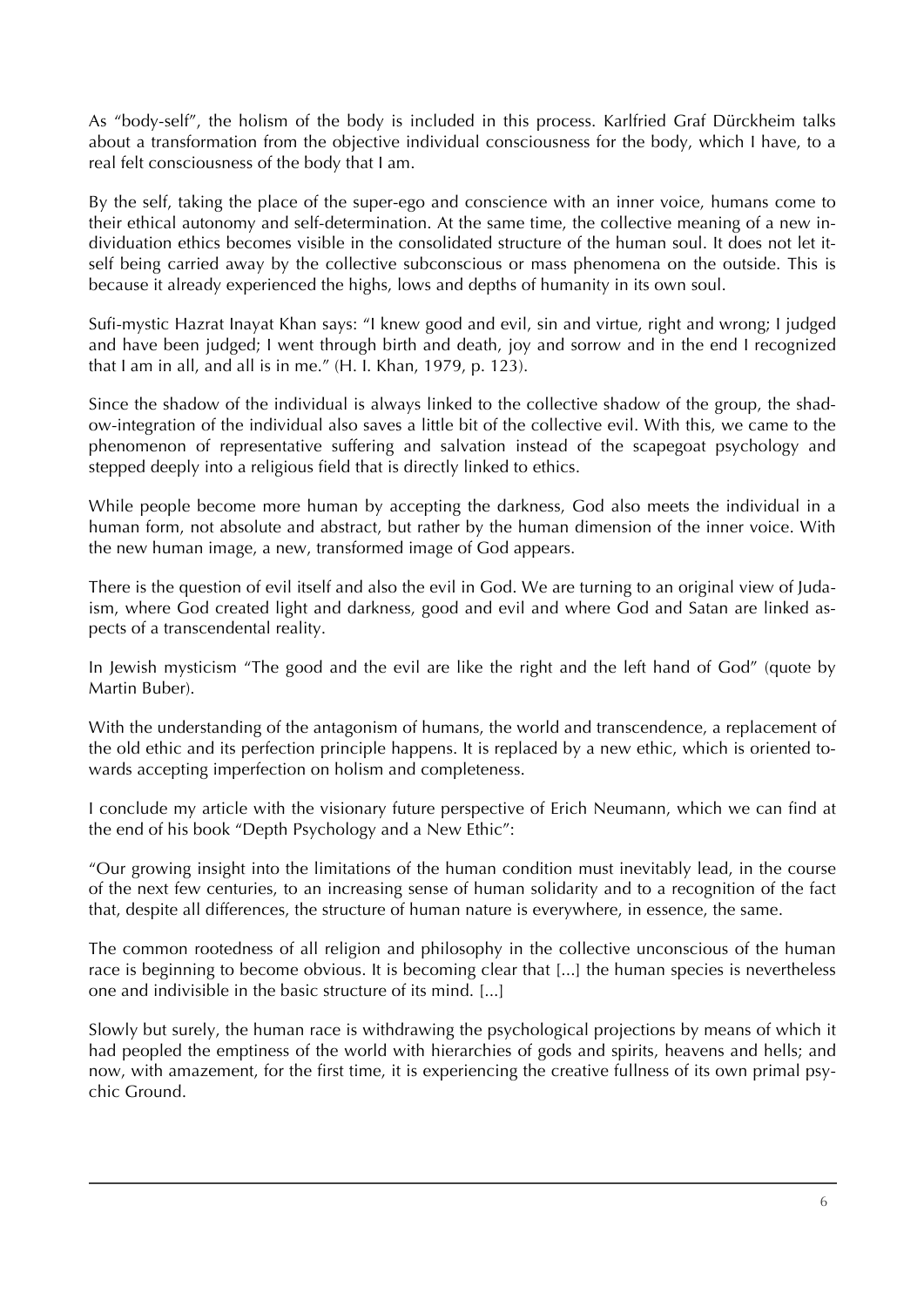And yet, out of the midst of this circle of humanity, which is beginning to take shape from the coming-together of every part of the human species [...], continents and cultures, the same creative Godhead, unformed and manifold, is emerging within the human mind, who previously filled the heavens and spheres of the universe around us." (E. Neumann, 1990, p. 134 et seq.).